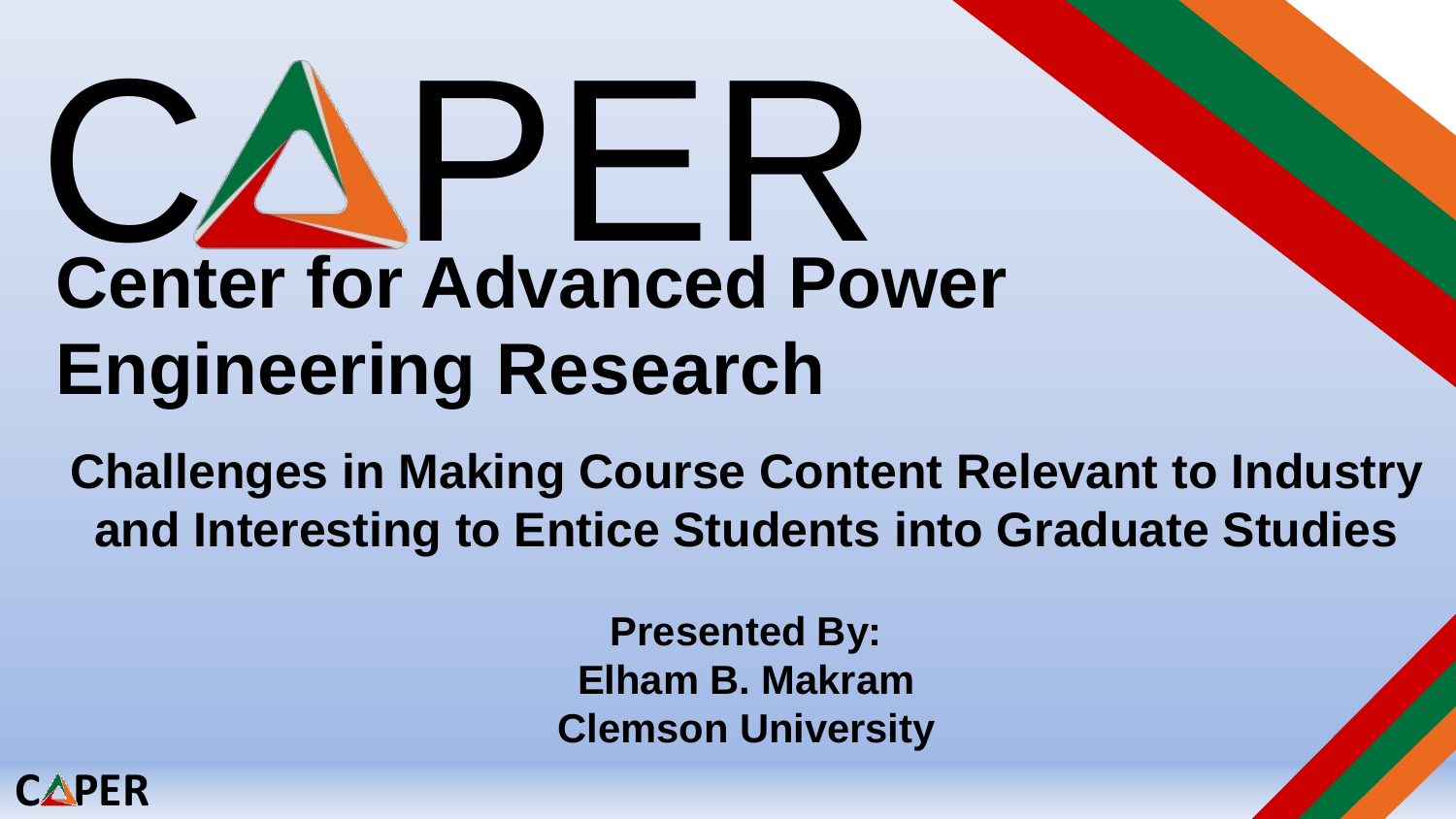## Presentation Outline

- Fostering Students and developing their Interest in Power
- Introducing students to industry early in the educational process
- Building an Academic Environment That Grows Student Interest
- Finding Balance in Course Content

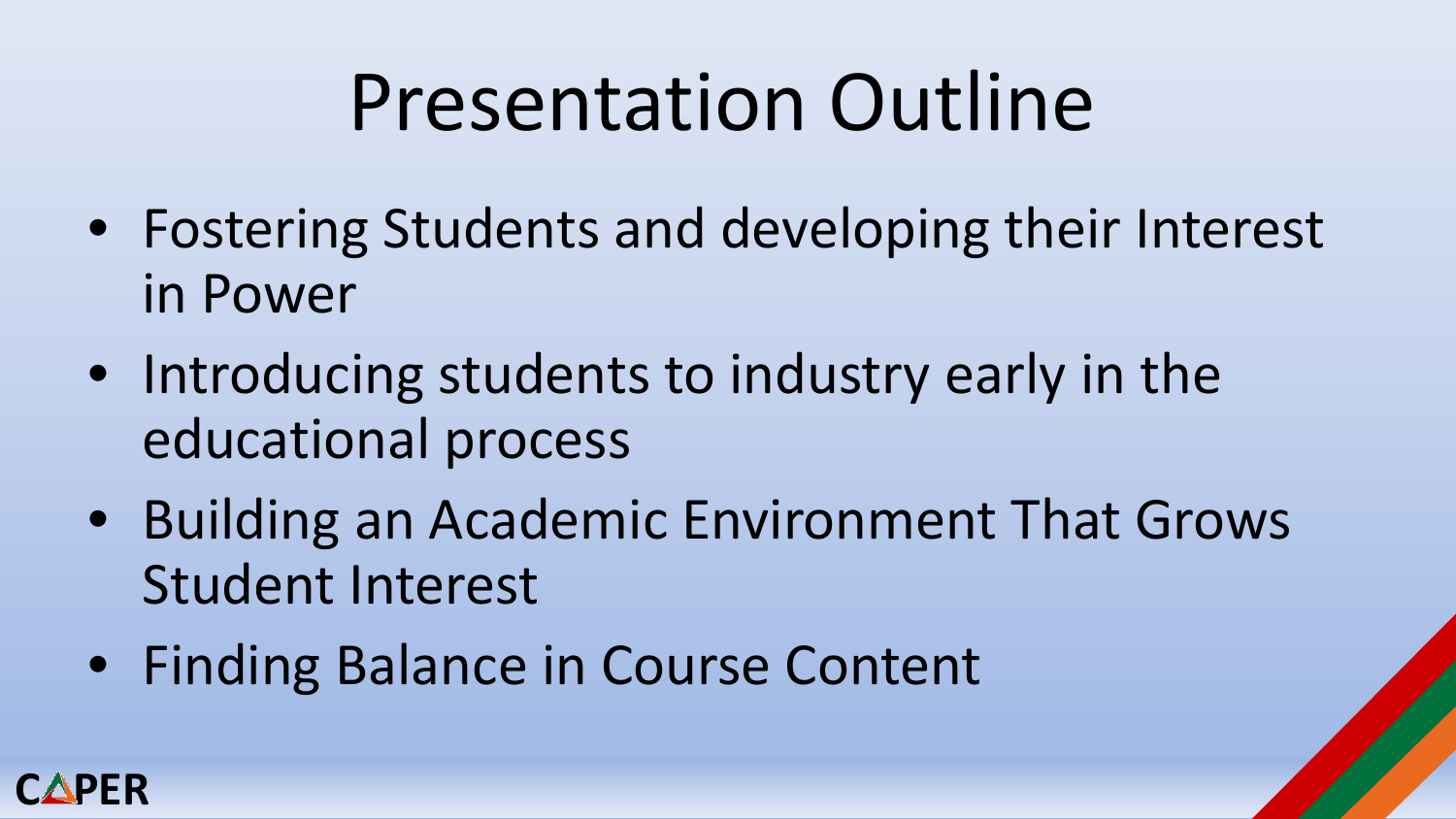# Fostering Student Interest

- High school outreach efforts
- Freshman year introductions
- Maintaining opportunities such as co-ops, in their early years
- Attract honor students to work in research to develop their thesis
- Attract top seniors in undergraduate power classes to work in special topics in power (ECE 4050)

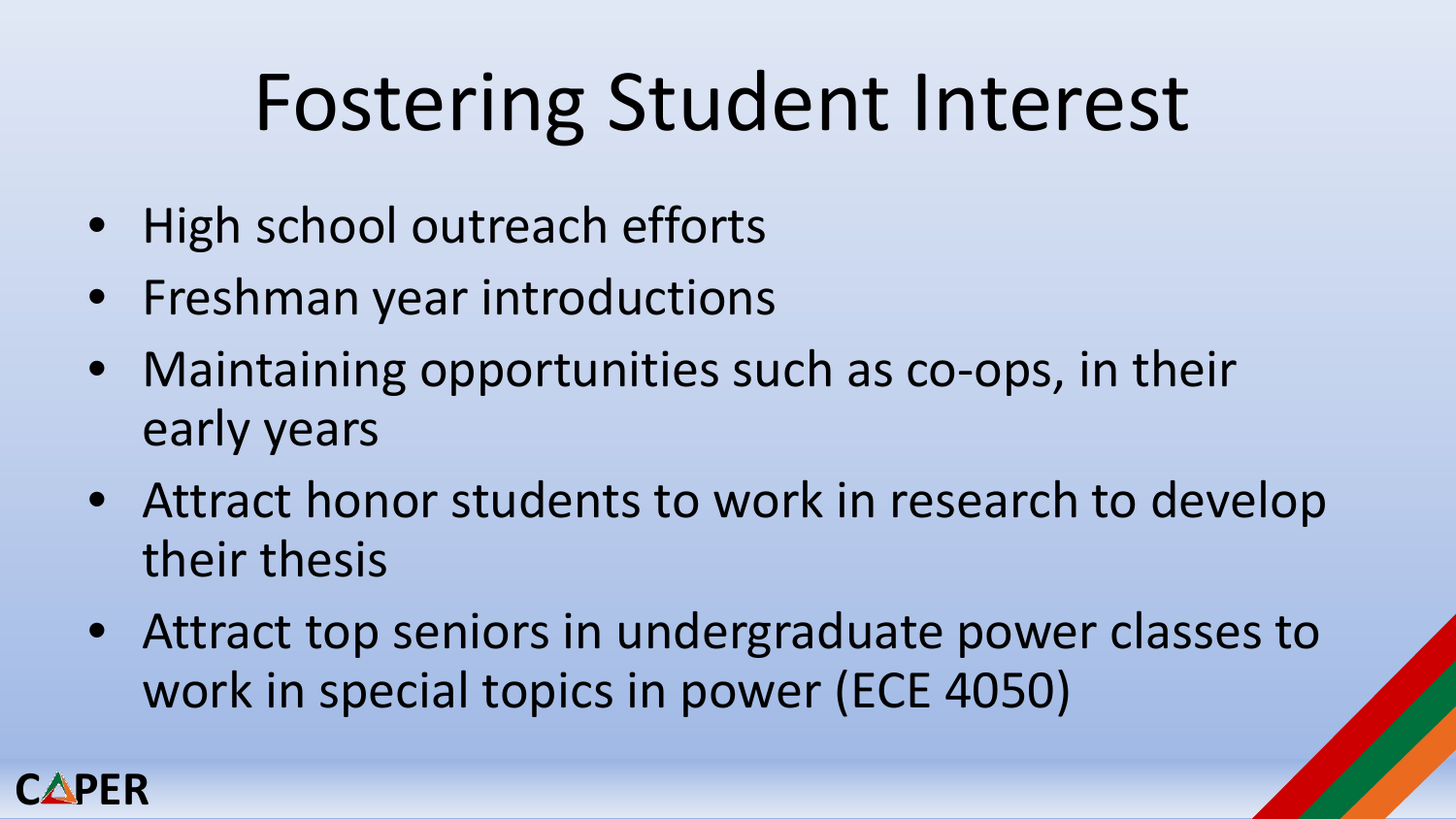#### Building Student Leadership through IEEE/PES

- Officers:
	- o President
	- o Vice-President
	- o Secretary
- Activities
	- o Industry Speakers for Seminars
	- o Leading Tours
	- o Undergraduate recruitments for research
	- o Leading research teams

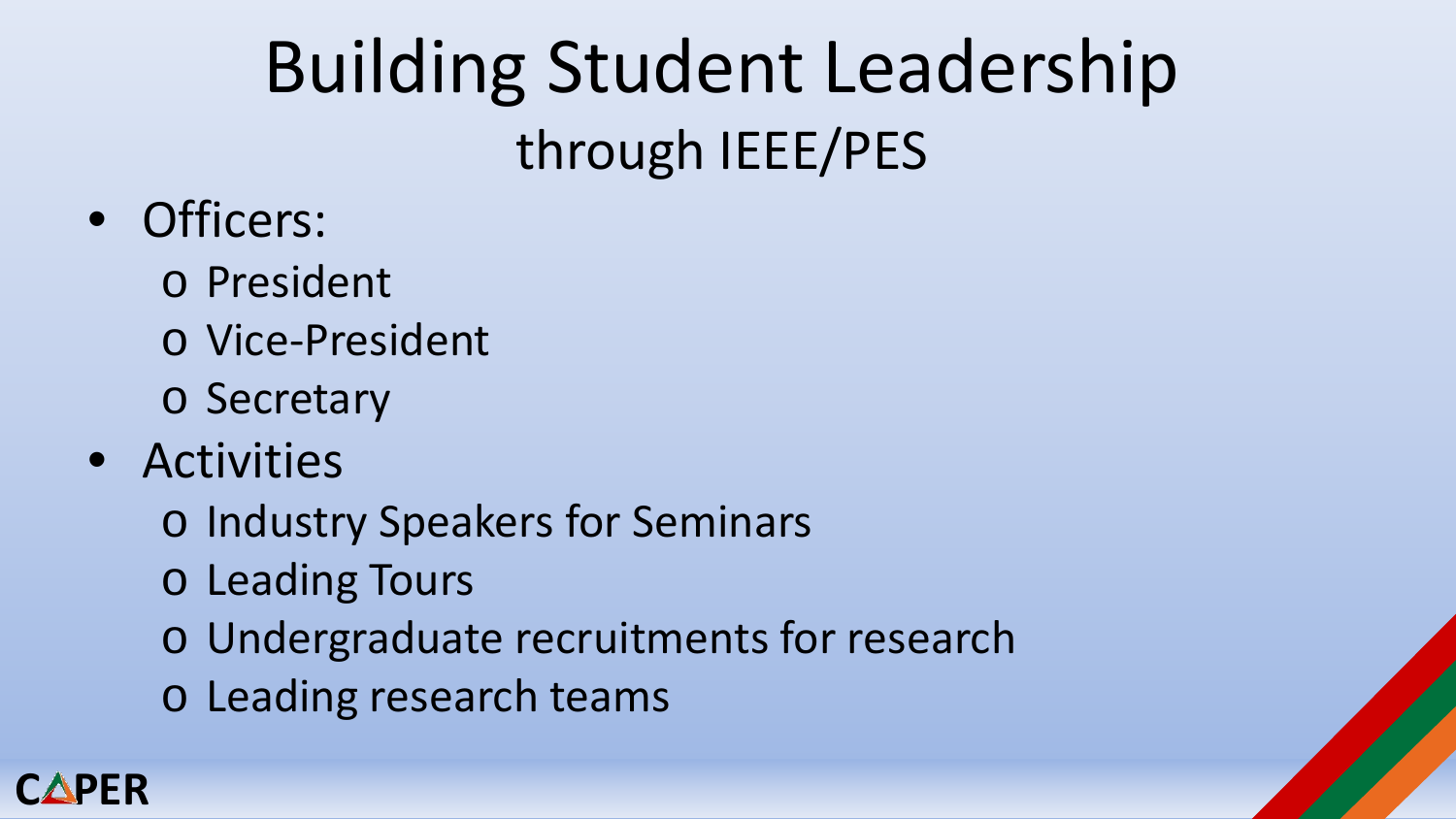# Building an Academic Environment

- Activities outside of classrooms (IEEE PES meetings, field trips, etc.)
- Provide opportunities that include industry interaction (CUEPRA, CAPER, projects, etc.)
- Introduce students to real-world cases that relate to coursework

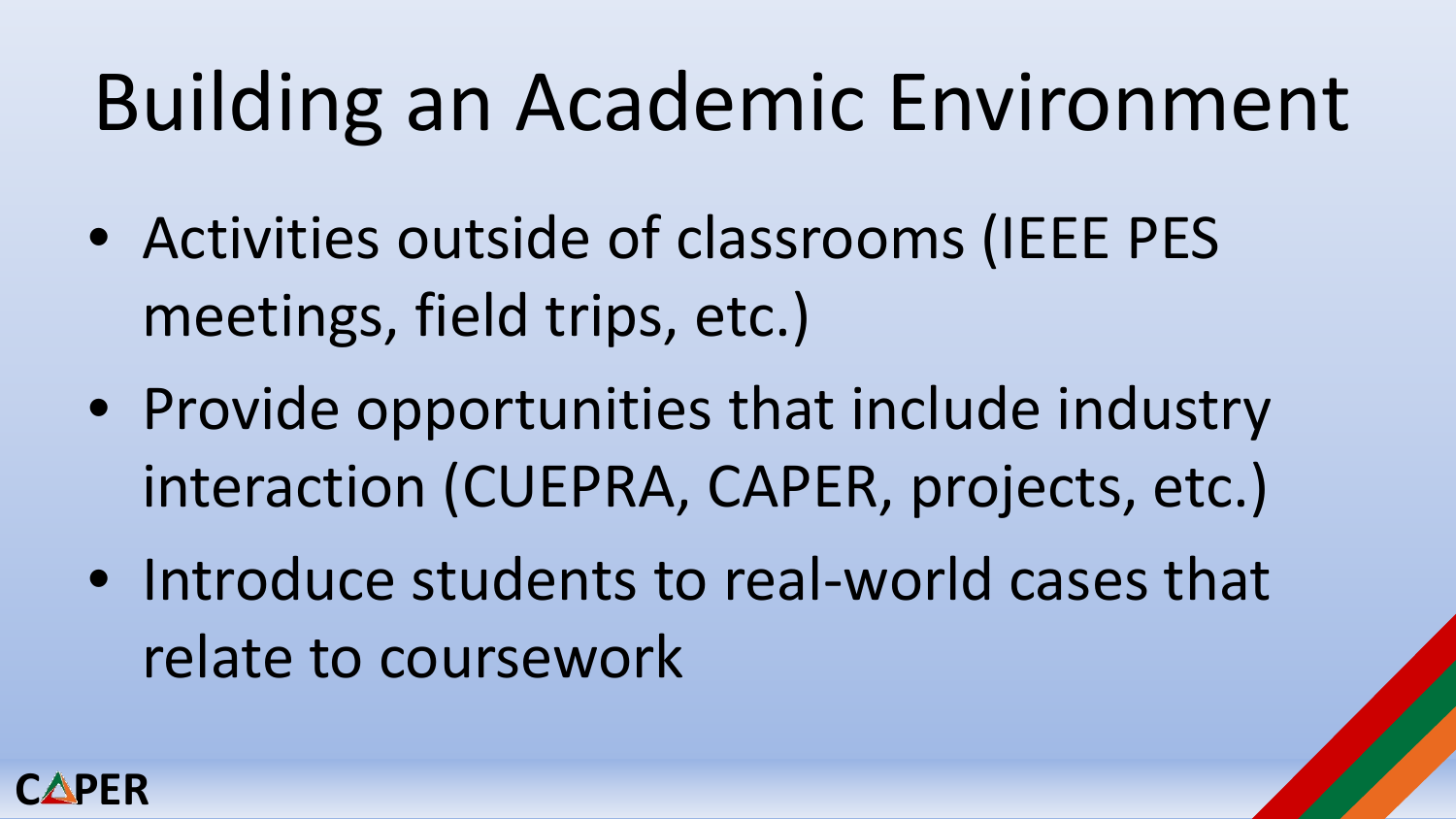## Finding Balance in Course Content (1)

- Use industry-standard tools (simulation software, real datasheets for problems, etc.)
- Find practical examples to illustrate academic topics
- Hands-on approach when possible (machines lab, etc.)

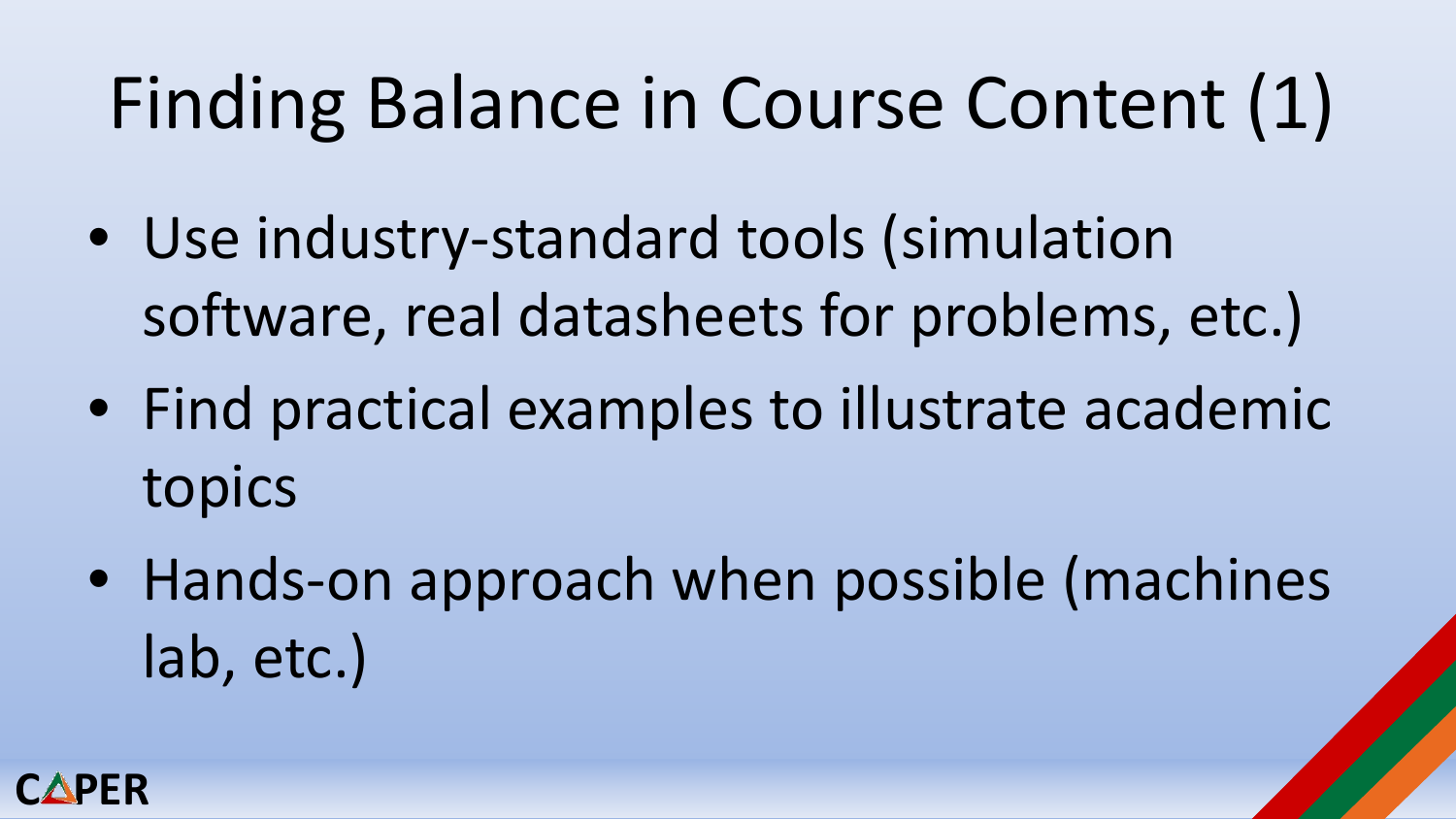## Finding Balance in Course Content (2)

- Regularly update materials to the state of the art.
- Join industry in discussing real-world implications of materials covered (IEEE T&D and CUEPRA members)
- All students are encouraged to present their research in different meetings (CUEPRA & CAPER)
- Encourage all students to attend conference and national meeting to present papers or posters such as NAPS and IEEE/PES meetings